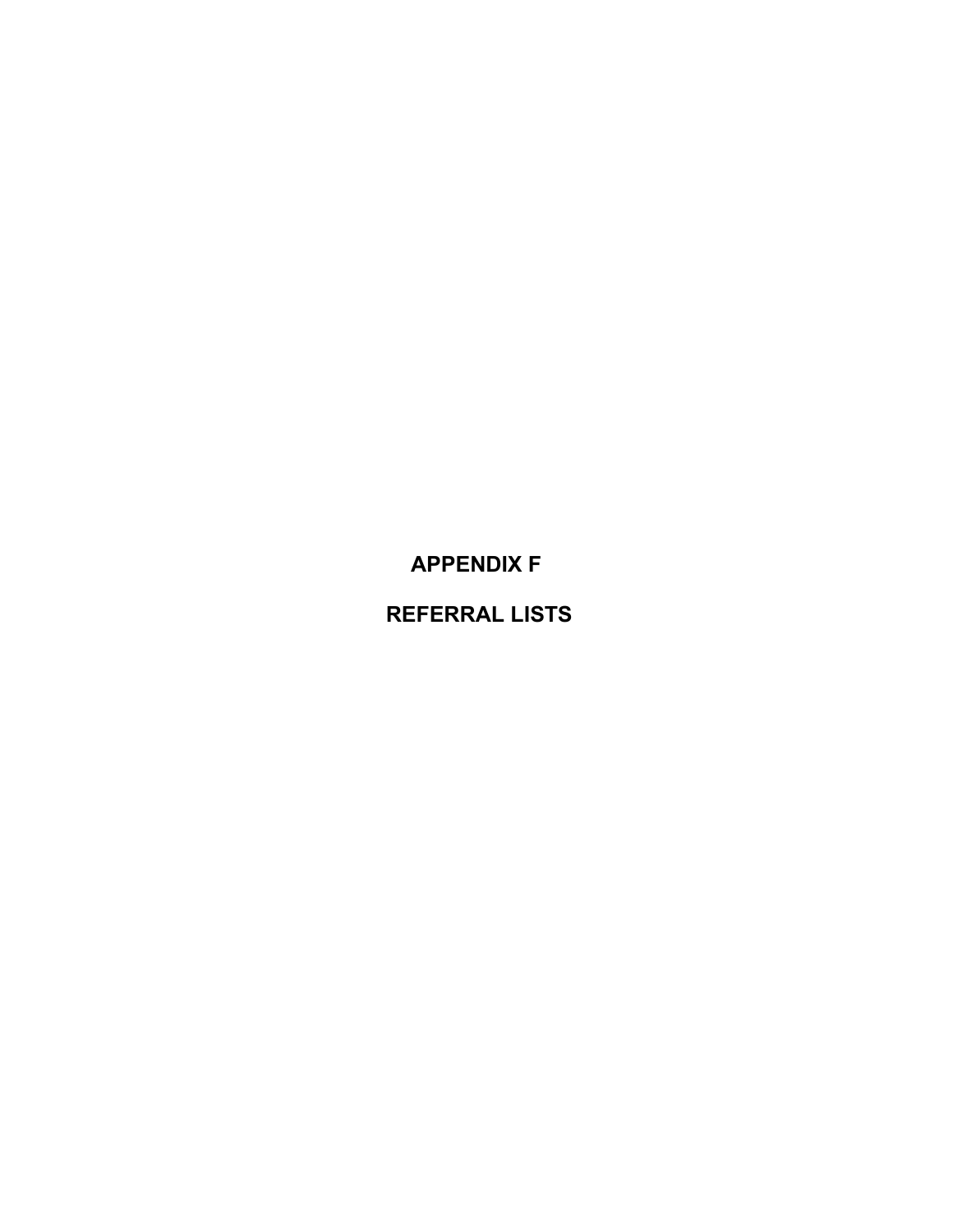#### **APPENDIX F**

#### **REFERRALS**

Title X clinics must provide for coordination and use of referrals and linkages with primary healthcare providers, other providers of healthcare services, local health and welfare departments, hospitals, voluntary agencies, and health services projects supported by other federal programs, who are in close proximity to the Title X site, when feasible, in order to promote access to services and provide a seamless continuum of care.

## **I. PRENATAL CARE**

- A. Contact Local Clinics or Physicians
- B. New Mexico Midwives Association Home and Birth Center Deliveries <http://www.newmexicomidwifery.org/>

## **II. ADOPTION AGENCIES OF NEW MEXICO**

Web search or local provider listing for licensed adoption agencies

## **III. ABORTIONS**

- A. Contact Local Clinics or Physicians
- B. Web search or local provider listing
- C. Keep an updated referral list in the clinic to give to clients.

## **IV. INFERTILITY**

Most OB/GYN practitioners do initial infertility workups.

# An estimate of cost:

Consultation  $$250$  includes ultrasound Hysterosalpingogram (HSG)<br>Invitro Fertilization (IVF)

Reversal of tubal ligation \$10,000 (included physician, hospital and 3 hrs. of anesthesia)<br>Hysterosalpingogram (HSG) \$900 (Hospital Extra) \$22,00 - \$26,000 (includes medications and genetic testing)

It is important to let indigent clients know these costs. Medicaid may cover some procedures, but not sterilization reversal or fertility drugs.

Medical insurance companies have various coverages and many different reimbursement levels. Some clinics may offer discounts for self-pay clients. Infertility specialists are generally located in Albuquerque. Staff should/could call local providers to asses cost for clients. For local resources, you may check with client's OB/GYN.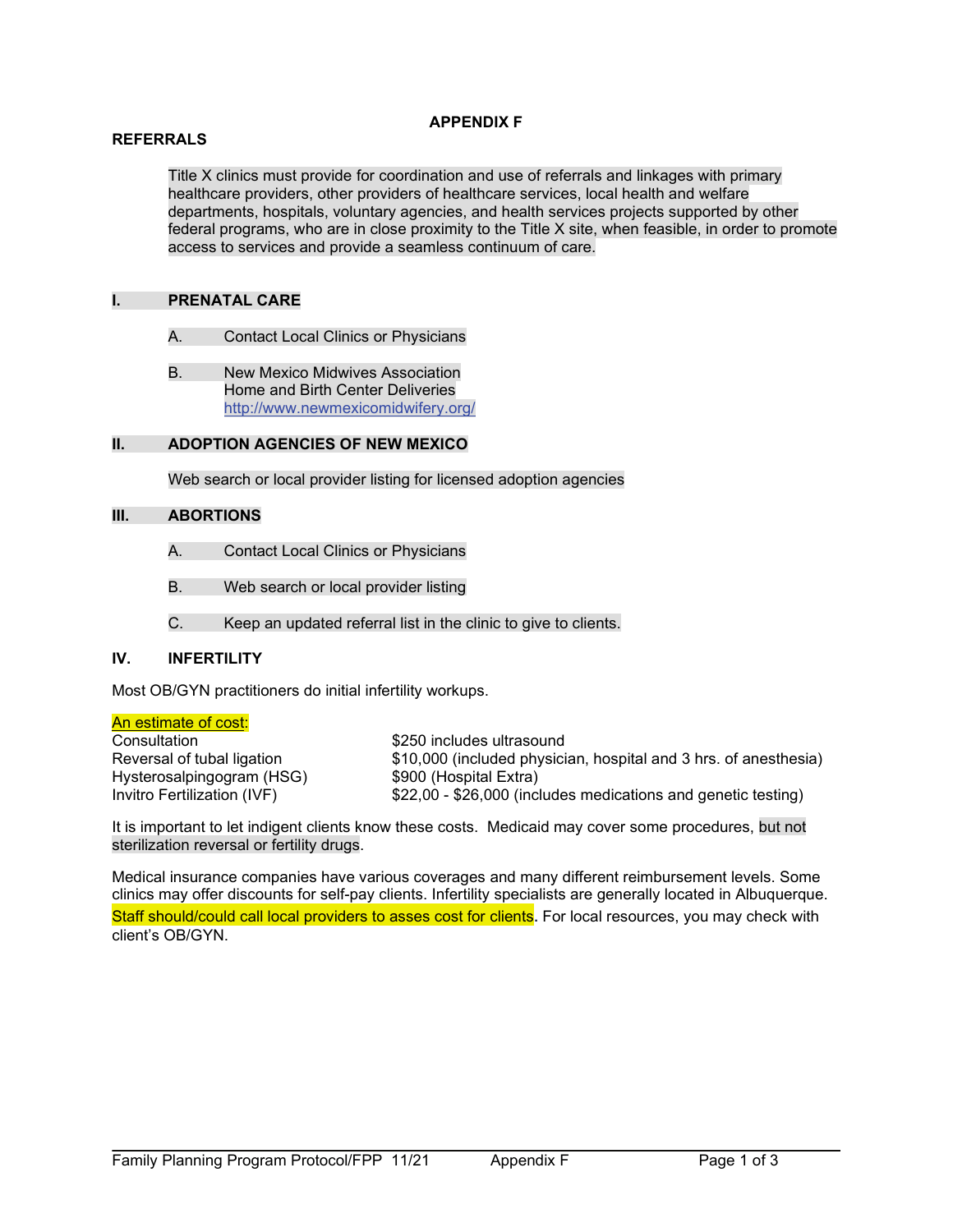# **V. TUBAL LIGATIONS**

#### **NW REGION**

UNM Center for Reproductive Health (OSIS) 2301 Yale Blvd. SE, Building E Albuquerque, NM 87106  $(505)$ 925-4455

# **NE REGION**

La Familia Medical Center Alto Clinic 1035 Alto Street Santa Fe, NM 875051 (505) 982-4425

# **SE REGION**

No providers

# **SW REGION**

No providers